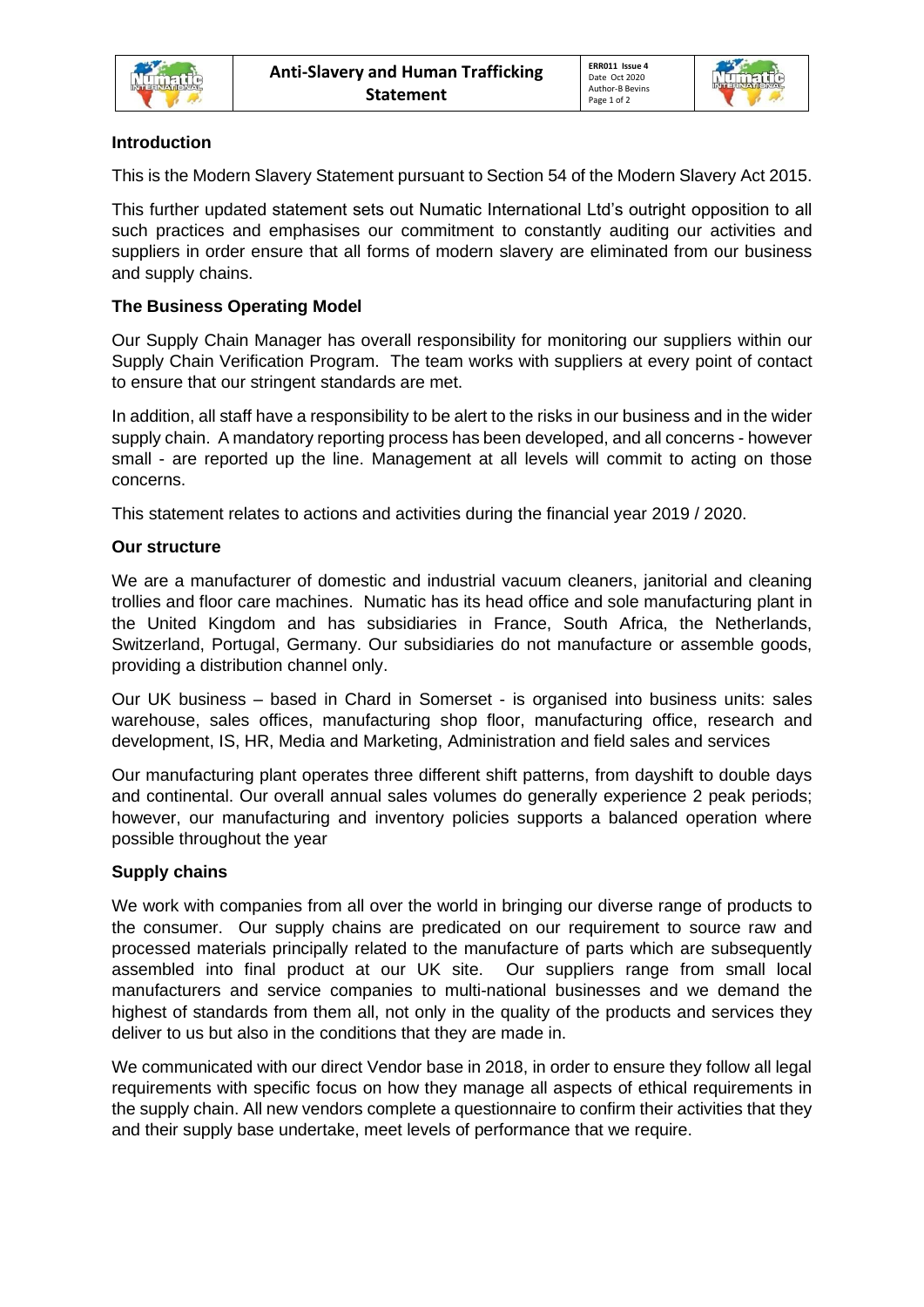| $\frac{1}{2}$ |  |
|---------------|--|
|               |  |



| <b>Country</b>        | 2019     |
|-----------------------|----------|
| Belgium               | 7.97%    |
| China                 | 0.62%    |
| Czech Republic        | 2.22%    |
| France                | 1.84%    |
| Germany               | 2.31%    |
| Hong Kong             | 0.01%    |
| Italy                 | 0.38%    |
| Netherlands           | 52.31%   |
| Poland                | 0.63%    |
| Republic of Ireland   | $0.00\%$ |
| Serbia                | 17.95%   |
| Singapore             | 1.23%    |
| Slovakia              | 0.63%    |
| Slovenia              | 4.26%    |
| South Korea           | $0.00\%$ |
| Spain                 | 0.04%    |
| Switzerland           | 0.12%    |
| Taiwan                | 4.10%    |
| <b>United Kingdom</b> | 3.02%    |
| <b>United States</b>  | 0.36%    |
| <b>Grand Total</b>    | 100%     |

We review to ensure all our requirements are met and they continue verification throughout their own supply chain. According to the Global Slavery Index, we do not deal with any country stated as high risk.

# **Controlling and identifying risks**

Within our own operations, the risk of slavery and human trafficking is controlled as a result of our strict policies and procedures, the oversight built into our operations, and the knowledge and skills of our staff.

Externally, our Supply Chain Verification Program ensures risk assessment on the basis of a number of factors including risk indices pertaining to human rights, the level of supply chain control, external governance factors and levels of political stability. Without exception, we expect all of our suppliers to commit to the highest possible standards in their employment practices. If they are found to be failing then we will challenge them, and if they are then still unable to meet our stringent standards we will source product elsewhere.

## **Our policies on slavery and human trafficking**

We are committed to ensuring that modern slavery and human trafficking are not tolerated in our supply chains or in any part of our business. Our modern slavery policy sits alongside our corporate responsibility policy and reflects our commitment to acting ethically and with integrity in all our business relationships.

In addition, we have a solid structure of existing policies and procedures which support our commitment and are relevant to preventing human trafficking and modern slavery. These include:

• Our Supply Chain Verification Program which was updated in 2018;